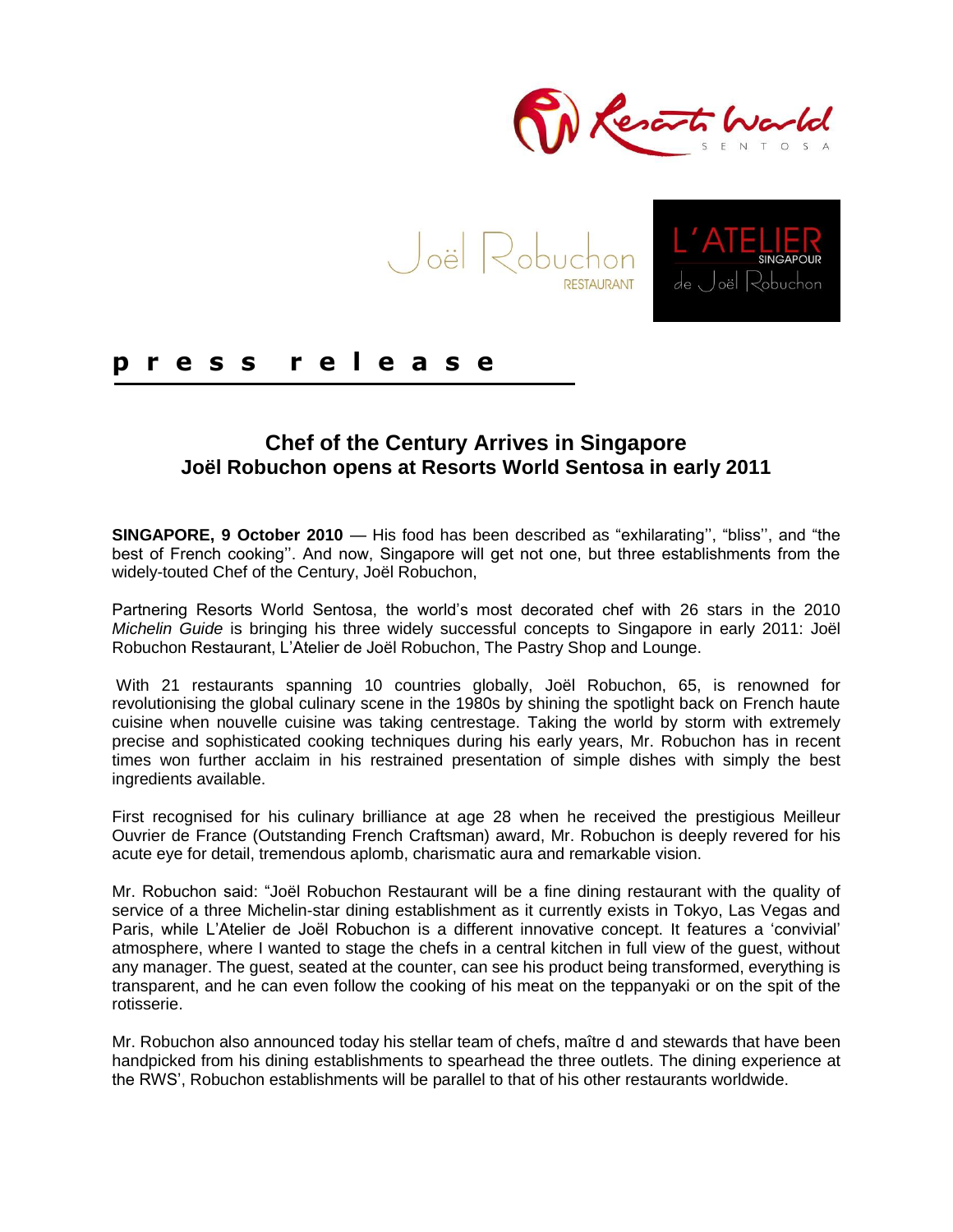"Nine crème de la crème of my current staff from around the world will move to Singapore to head my three restaurants. As they have been with me for a long time, I have absolute trust and faith in their abilities to deliver the Joël Robuchon dining experience," said Mr. Robuchon.

As part of Mr. Robuchon"s coterie of notable chefs, Tomonori Danzaki who has more than a decade"s experience working in Mr. Robuchon"s restaurants in Paris and Tokyo will be the executive chef at Joël Robuchon Restaurant. With him at the helm, nothing will be left to chance.

Mr. Roger Lienhard, Senior Vice-President of F&B and Rooms at Resorts World Sentosa said: "Joël Robuchon is the biggest star chef of this century. We are extremely excited that he is coming, and no doubt legions of his fans in this region will be waiting for his restaurants at Resorts World to open. We put out advertisements for Singaporeans to have a chance to work in these restaurants, and the interest was overwhelming.""

Famous French interior designer Pierre-Yves Rochon who designed the first ever Atelier in Paris in 2003 will be designing the L"Atelier in Resorts World in the mode—rosewood counter that envelops the show kitchen which is black and in polished stainless steel with only one color stain, the red teppanyaki—its signature dramatic sleek outlook. As for Joël Robuchon Restaurant, the spacious main dining room characterised by red, prune, black and celadon green tones opens up to a garden terrace to create a most harmonious atmosphere.

Mr. Rochon said: "Inspired by the black and red colour scheme in many local restaurants when Joël Robuchon visited Japan, that was how the L"Atelier concept was born. While the Joël Robuchon Restaurant and adjoining bar reflect a more timeless and fashionable feel—reminiscent of the 1930s era which marked the transition of styles from classical to modern.

World-renowned for high-profile projects including the Four Seasons Hotel George V in Paris, Sofitel Chicago Water Tower and Peninsular Shanghai, Mr. Rochon has time and again translated Mr. Robuchon"s desires to integrate function and aesthetics in his designs, which is paramount in achieving unity between the Ateliers around the world.

Joël Robuchon Restaurant and L"Atelier de Joël Robuchon will be opening at Hotel Michael, Resorts World Sentosa in early 2011. The opening of The Pastry Shop and Lounge will be announced at a later date.

- End -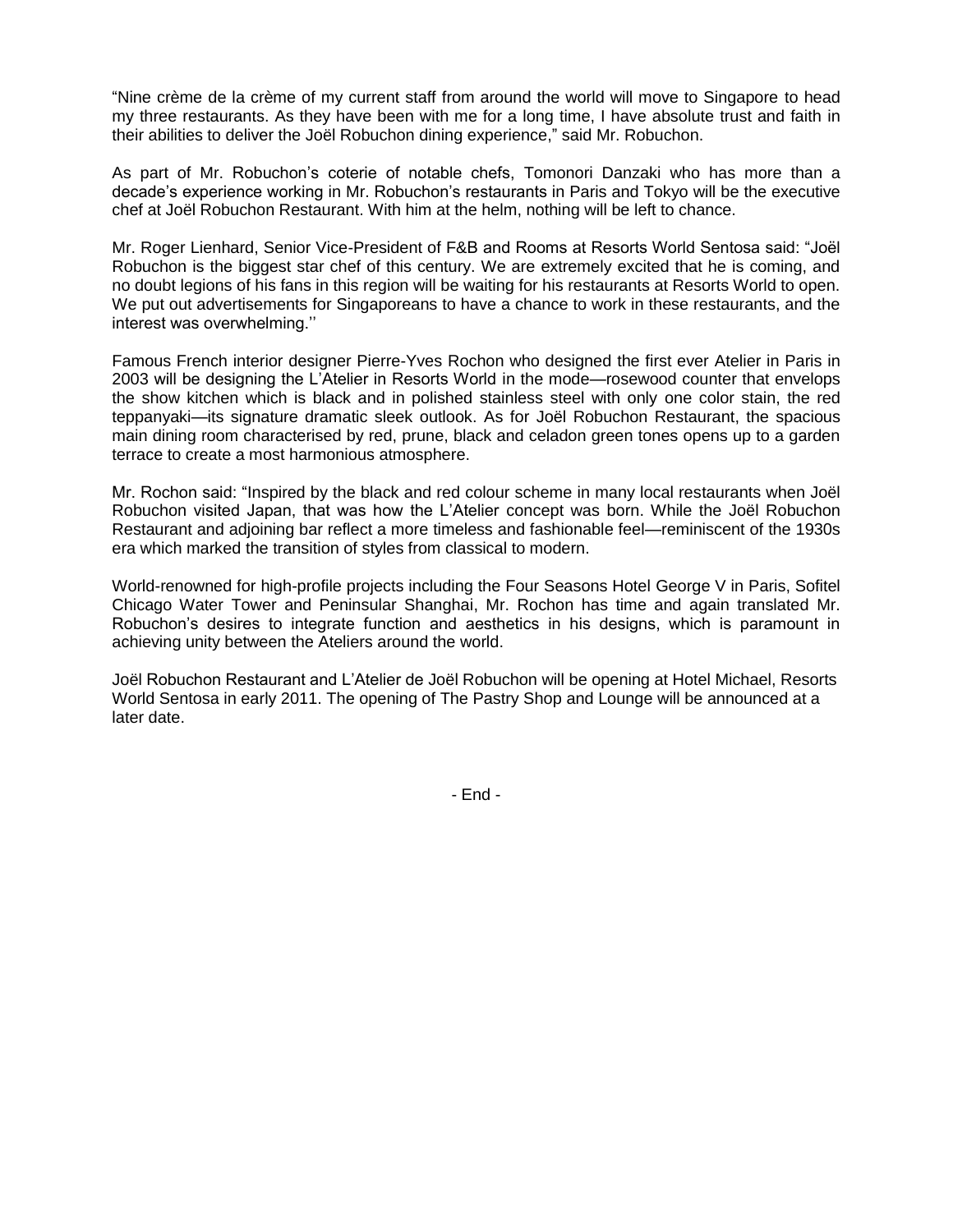#### **About Resorts World Sentosa**

Resorts World Sentosa, one of the world's most extensive and expensive integrated resorts at S\$6.59 billion, was built in a record time of under three years. Resorts World Sentosa has soft opened its four hotels on 20 January 2010, its shopping and dining strip, FestiveWalk on 30 January 2010, Singapore's first casino on 14 February 2010, together with the Resorts World Convention Centre, which includes its Compass Ballroom, 26 function rooms and 1,600-seat Festive Grand theatre and Southeast Asia's first and only Universal Studios Singapore on 18 March 2010. Supporting the attractions are a 3,500-lot carpark facility, restaurants, retail stores, entertainment and public attractions that include Emmyaward winner Jeremy Railton's Lake of Dreams and Chamber of Treasures.

Resorts World Sentosa will open the world's largest Marine Life Park, its Maritime Xperiential Museum, a destination spa and two remaining hotels with a total of 500 rooms in phase two development.

**MEDIA CONTACT:** Resorts World Sentosa Tania Heng Tel: + 65 6577 9762 Cell: +65 9138 1434 [tania.heng@rwsentosa.com](mailto:tania.heng@rwsentosa.com)

Weber Shandwick Singapore (for Resorts World Sentosa) Khushil Vaswani / Danny Cham Tel: +65 6825 8023 / +65 6825 8044 Cell: +65 9127 7024 / +65 9696 9128 kvaswani@webershandwick.com / dcham@webershandwick.com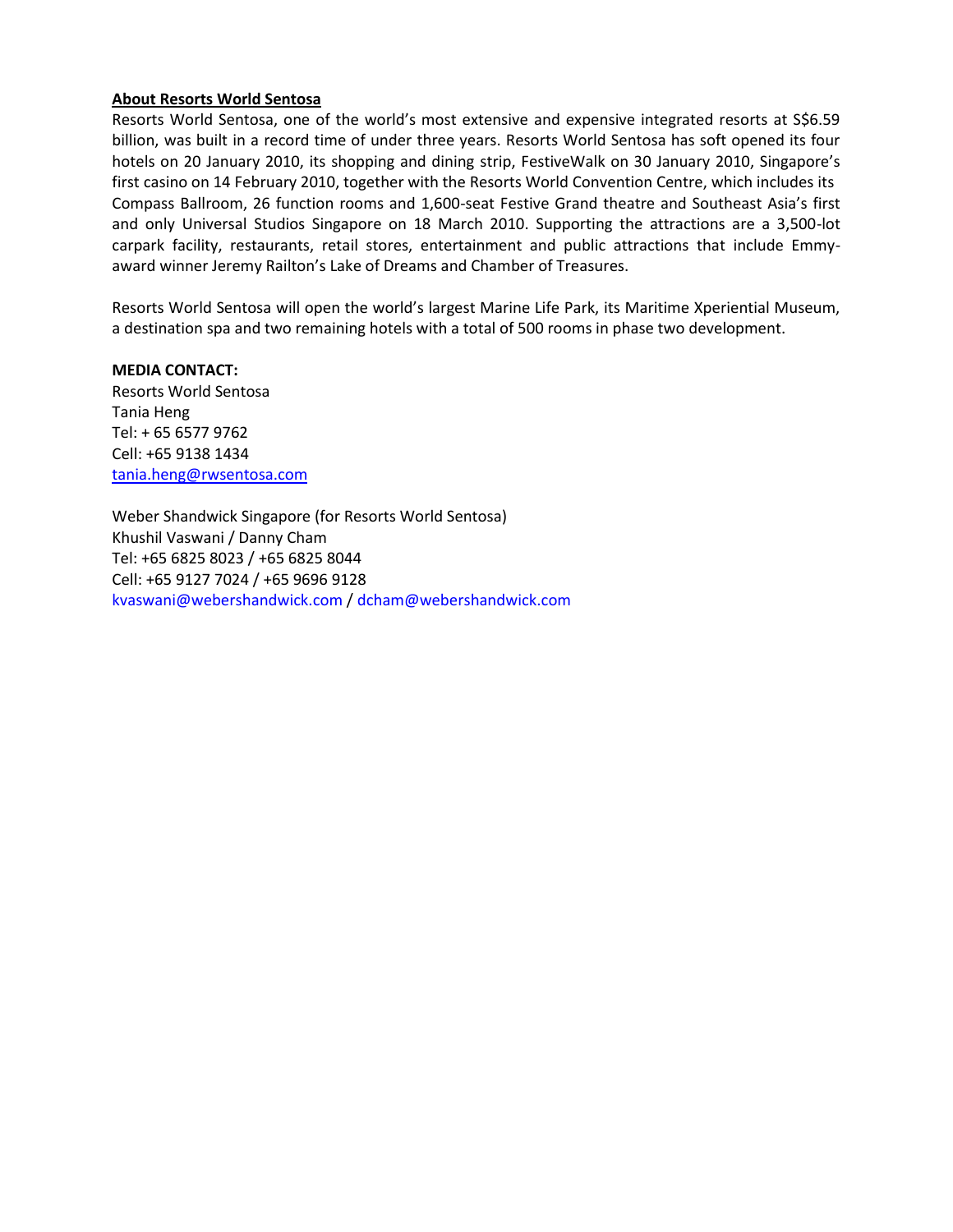### **Presenting Joël Robuchon—'Chef of the Century' by the 1990** *Gault Millau*



*"My decision to set up the three concepts in Resorts World Sentosa is because of the professionalism and cohesiveness of its food and beverage team. The synergy and trust to work in partnership with Resorts World is based on the background history and personal links with key team members whom I personally know here.*

*I am confident that the cuisine, style and concept of the Joël Robuchon restaurants will maintain their true authenticity and will not be compromised in Resorts World."*

The first and only chef to be titled 'Chef of the Century' by the *Gault Millau* guide in 1990, Joël Robuchon is legendary in the culinary world. He currently lays claim to 20 dining establishments in Hong Kong, Las Vegas, Macao, Monaco, New York, Paris and Tokyo, garnering 26 Michelin-stars between them. In a time when nouvelle cuisine took centrestage in the 1980s, Chef Robuchon revolutionised the global culinary scene with his almost bourgeois French haute cuisine where he pursued absolute perfection and focused on using only the best cooking equipment to flesh out the original flavours of the freshest, highest quality produce.

Chef Robuchon was first recognised for his culinary brilliance at age 28 when he received the prestigious Meilleur Ouvrier de France (Outstanding French Craftsman) award (he was bestowed the same award three years later) and like they say, the rest is history. He was inundated with international tributes ever since, including being the youngest chef ever to own a three-Michelin-starred restaurant, Jamin, in 1984; *Bon Appetit* magazine naming him 'Chef of the Year' (2006); permanently sitting on the panel of Académie Culinaire de France; receiving The Laurent Perrier 2009 Lifetime Achievement Award at The S.Pellegrino World's 50 Best Restaurants; chairing the committee of the current edition of *Le Grand Larousse Gastronomique* (the French authoritative encyclopedia of gastronomy) and the list runs on. He started his own cooking show, called *Bon Appétit, Bien Sûr* (2000-2009) which had more than 400 top chefs gracing the programme and the first ever cooking cable channel called Gourmet TV with producer and friend Guy Job in 1996.